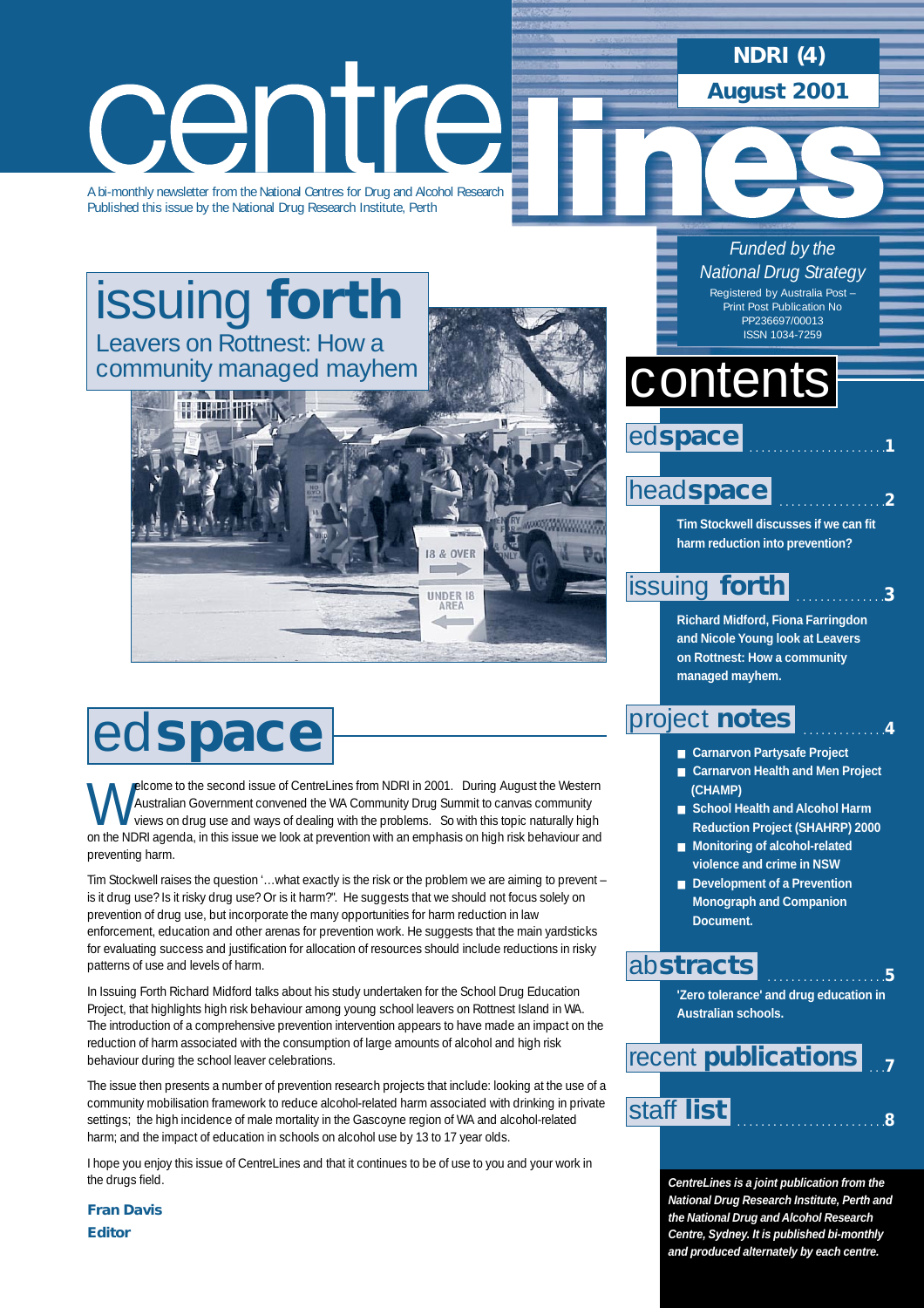# <span id="page-1-0"></span>centre lines

# head**space**

## Can we fit harm reduction into prevention?

Prevention activity has traditionally been<br>secondary or tertiary – respectively wh<br>aims to arguest architecture to respect classified in terms of whether it is *primary, secondary or tertiary* – respectively whether it aims to prevent problems starting, to respond to the early consequences or to minimise consequences once a problem has developed. In contemporary literature prevention is also often defined in terms of whether the target group is *universal, targeted* (increased risk) or *indicated* (high risk). Whatever terms we prefer, there is the still this inescapable question: what exactly is the risk or the problem we are aiming to prevent – is it drug use? Is it risky drug use? Or is it harm?

The Schoolies Week Project discussed by Richard Midford in Issuing Forth epitomises an approach which clearly incorporates harm reduction principles into a community-based prevention project. The students celebrating the end of their exams and school careers on Rottnest Island were provided with a safer environment within which to drink alcohol excessively. For example, cheap food was available (food will reduce blood alcohol levels) and a chill-out area was created where students suffering from the effects of excess alcohol and/or drug use could be tended to. There were also 'use reduction' strategies in place including the banning of alcohol home deliveries, the creation of alcohol free entertainment areas and planning of various alternative activities. There was certainly no encouragement of excessive drinking but an acceptance that while it could be minimised it would still occur and had to be planned for.

I suggest that we must try not to just focus on the prevention of drug use, important as that can be. There are major opportunities for harm reduction in the spheres of law enforcement and education as well as other arenas for prevention work. Further, many early intervention prevention programs have only been evaluated in terms of their impact on delaying or preventing the uptake of drugs – whether legal or illegal. This is not sufficient: we know that experimental drug use may only be weakly related to subsequent serious problems and that, in the law enforcement context, targeting use alone may sometimes even exacerbate harm for some existing users. Reductions in risky patterns of use and in levels of harm should be the main yardsticks against which we evaluate our collective success and justify allocation of resources.

The need to reduce the incidence of alcoholic poisoning and aspiration is a case in point. Estimates of the amount of alcohol-caused mortality in Australia (e.g. Chikritzhs et al, 2000) suggest that alcoholic 'overdose' in its various forms accounts for about 100 deaths each year, mostly of young people. A recent survey of WA university students (Pollizotto et al, 1999) found that 89% had witnessed a fellow student lose consciousness after drinking and most were then left alone to sleep off the effects. This scenario should be alarming to drug educators and the community at large. I do not know how many of those students would have left someone with a drug overdose to sleep off the effects – probably not nearly as many. In any case there is a pressing need for harm reduction strategies to be taught routinely to young people, both universally and selectively to high risk groups.

The inclusion of the principles and practice of harm reduction has been influential in much of the work of the National Drug Research Institute down the years. I gave some examples of this approach recently at the WA Community Drug Summit which were also designed to illustrate the many levels in society at which prevention must operate in a consistent fashion for maximum effect:

- An examination of the legal options for cannabis in order to minimise harms and costs (Lenton et al, 2000)
- Regulation of licensed premises in Aboriginal communities in order to minimise alcohol-related harm (Gray, 2000)
- The School Health and Alcohol Harm Reduction Project (McBride et al, 2000)
- The impact of late night trading for hotels on local levels of violence and drink-driving (Chikritzhs et al, 1997)
- Identification of risky injecting practices for transmission of blood-borne viruses (Carruthers, 2000)

I am pleased that NDRI was able to make a number of contributions to the WA Drug Summit. We were extensively involved in the preparation of the background discussion papers, in the planning, in providing technical advice throughout, making separate submissions and presenting in the debating chamber and to the working groups. Two of our specific recommendations were to



amend the cannabis laws and to incorporate harm reduction principles into school programs for both legal and illegal drugs. There was a strong spirit of cooperation across many sectors in evidence and it is to be hoped that the summit will mark a significant move towards more effective drug policies in WA which succeed in reducing risky drug use and harm.**cl**

### *Tim Stockwell*

## References

**Carruthers, S.** (2000) Identifying injecting risk behaviours for hepatitis C. Paper presented at the Symposium - Injecting Drugs: the prevention of blood borne viruses and overdose. 4 August 2000, Perth, WA.

**Chikritzhs, T., Stockwell, T. Masters, L.** (1997) *Evaluation of the Public Health and Safety Impact of Extended Trading Permits for Perth Hotels and Night-Clubs.* The National Centre for Research into the Prevention of Drug Abuse, Curtin University of Technology, Perth,WA.

**Chikritzhs, T., Jonas, H., Heale, P., Stockwell, T., Dietze, P., Hanlin, K. Webb, M.** (2000a) *National Alcohol Indicators Project Technical Report No. 1: Alcohol-caused deaths and hospitalisations in Australia, 1990-1997.* National Drug Research Institute, Curtin University of Technology, Perth, WA.

**Gray, D.** (2000) Indigenous Australians and liquor licensing restrictions. Invited and refereed editorial. *Addiction, 95,* (10), pp. 1469-1472.

**Lenton, S., Heale, P., Erickson, P., Single, E., Lang, E. Hawks, D.V.** (2000) *The regulation of cannabis possession, use and supply: a discussion document prepared for the Drugs and Crime Prevention Committee of The Parliament of Victoria. Monograph No. 3.* National Drug Research Institute, Perth, WA. ISBN: 1863428569

**McBride, N., Midford, R., Farringdon, F. Phillips, M.** (2000) Early results from a school alcohol harm minimisation study. *Addiction, 95,* (7), pp. 1021-1042.

**Pollizotto, M., Saw, M., Tjhung, I., Chua, E.H., Straton, J. Stockwell, T.** (1999) *Fluid Skills: the role of drinking games in the alcohol consumption patterns of Western Australian youth.* University of Western Australia, 5th year medical dissertation, currently submitted for publication.

## TRENDS IN PER CAPITA ALCOHOL CONSUMPTION IN AUSTRALIA **1990/91 – 1998/99**

For the first time trends in per capita alcohol consumption are reported for all Australian states and territories. Data on alcohol sales from ABS, liquor licensing and industry sources were compiled by the National Alcohol Indicators Project. Population rates are for the 'service population' of each region taking account of tourism, patterns of work and incarceration.

**This publication can be ordered through NDRI for a cost of \$27.50 (inclusive of GST). To obtain an order form please phone: (08) 9426 4200 or email: [enquiries@ndri.curtin.edu.au.](mailto:enquires@ndri.curtin.edu.au) A free summary Bulletin may also be ordered.**



page two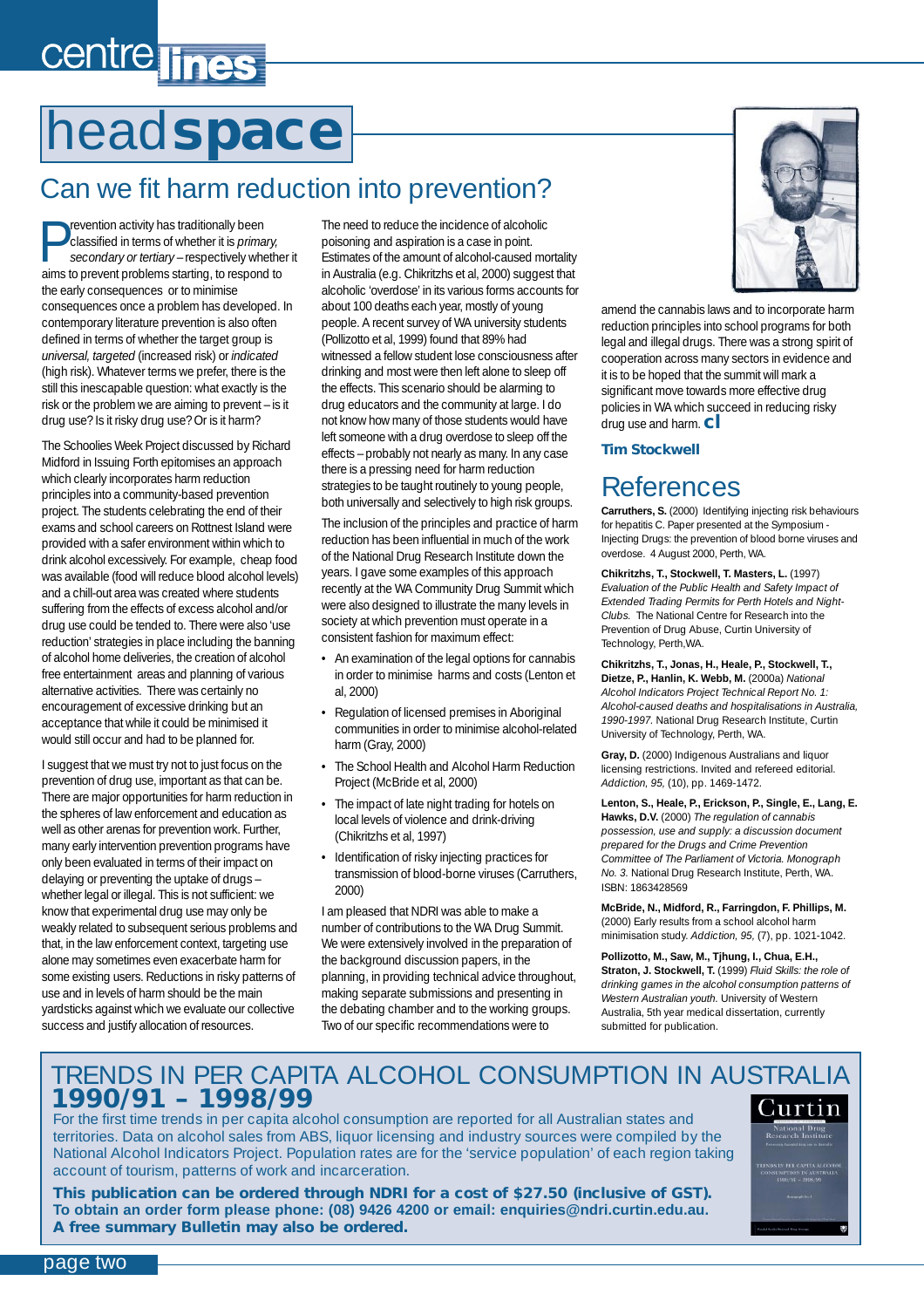# <span id="page-2-0"></span>issuing **forth**

## Leavers on Rottnest: A glimpse of how a community managed mayhem

### *Richard Midford, Fiona Farringdon, Nicole Young*

### Why Rottnest?

The intense and typically chaotic week long celebrations to mark the end of school, variously known as "Schoolies' Week' or 'Leavers' Week', seem to be a distinctly Australian phenomenon. In Queensland, this event has a long and notorious history (Ballard, Curd & Roche, 1998; Smith & Rosenthal, 1997). Here large numbers of local and interstate school leavers congregate at well known holiday spots, such as the Gold Coast and Sunshine Coast where they consume large quantities of alcohol and engage in a range of risky behaviours (Zinkiewicz, Davey & Curd, 1999). In Western Australia the number of celebrating school leavers is less but there is still a distinct preference for certain well know holiday locations, large amounts of alcohol and high risk behaviour.

Rottnest Island is a particularly attractive destination. It is close to Perth and is perceived as a safer environment for celebratory behaviour, because no driving is involved. This means that there are fewer inhibitions about excessive alcohol consumption, which then does create greater problems. In recent years there has been growing recognition among a broad range of stakeholding agencies that the harms associated with the leaver celebrations on Rottnest have grown to unacceptable levels and that a comprehensive prevention intervention would benefit both the leavers and the local community. Such an intervention could also serve as a model to inform other holiday communities that play host to leaver celebrations.

### Understanding the problem

This article discusses the main findings from the harm reduction program initiated by the School Drug Education Project (SDEP) and developed by a consortium of agencies and the Rottnest Island community over the course of two successive celebratory weeks in 1999 and 2000. In the first year the National Drug Research Institute (NDRI) conducted a formative evaluation of school leaver celebrations on Rottnest (Bogaards, Midford & Farringdon, 2000). Several complementary data gathering methods were used to suit respondents and gauge the strength of findings. School leavers were interviewed in groups about their intentions, behaviour, safety concerns and recommendations for improvement of the Leavers' Week experience. Major business and service providers on the Island were also interviewed individually. Official harm data were collected for the period of the celebrations. A researcher also spent the week living on the Island observing the celebratory activities first hand.

The leavers' survey responses clearly identified socialising with other leavers as the main purpose of going to Rottnest. Other frequently mentioned reasons were relaxing and unwinding after exams and having a good time. Drinking and getting drunk were mentioned in their own right less often, although there was an implicit assumption that the three highest priorities involved substantial consumption of alcohol. Observation confirmed the heavy consumption of alcohol during Leavers' Week. This started in the afternoon and in the case of many of the young people developed into drinking games and provocative confrontations between drinking groups during the evening. Survey comments and direct observation both indicated that there was little in the way of organised entertainment and as a consequence many of the leavers roamed around while they drank, looking for something to happen. This combination of anticipation, boredom and heavy drinking created the conditions for problems to develop, and fights, sexual harassment, and property damage were regular occurrences in the evening.

Provision of entertainment and organised venues for socialising was the strongest theme in the leavers' recommendations for improvement. While there is a pub on the island most of the school leavers are under 18 years of age and cannot legally gain entry. Other components of the formative evaluation supported the need to cater for this underage group, who were drinking to some degree because there was little else to do. The other strong recommendation that came from the leavers was for provision of cheap convenient food, particularly at night when they were drinking/socialising and in the morning when they were recovering.

Interviews with the police and the nurses who manned the island's medical facility, and the official data from these sources, emphasised the amount of work generated by the leavers' excessive alcohol consumption. The health facility dealt with 50 incidents over a period of 6 days. None involved serious injury, but all were alcohol related. These data and the success of safety facilities provided during ''Schoolies Week' on the Sunshine Coast in Queensland (Ballard, Curd & Roche, 1998), made a good case for a non medical sobering up facility on Rottnest during leavers' celebrations to relieve pressure on these other services.

The formative evaluation generated a detailed list of 16 recommendations for intervention activities likely to reduce harm, but the core of these pertained to: provision of activities that promoted social interaction between leavers; provision of cheap convenient food; and setting up a readily accessible sobering up facility for the duration of the celebratory week.



### Developing the **Intervention**

In 2000 the SDEP, the Rottnest Island community and collaborating agencies developed a broadbased intervention program. All major stakeholders were involved in obtaining the necessary funds and putting together an intervention that drew strongly on the recommendations from the formative study. All major recommendations were implemented in one form or another. The activities are summarised in the list below:

- Police visit schools and talk to year twelve students about expected behaviour during leavers' week
- Information on accommodation and leavers week activities sent out by Rottnest Island Authority (RIA) to all leavers holding bookings
- Extensive day activities program developed by collaborating agencies
- \$1000 deposit required to book accommodation
- Information tape with music for ferry trip
- Chillout Tent (Sobering up facility) coordinated by Rottnest Island Nursing Post and RIA and staffed by volunteers with first aid training
- Rottnest Island Rangers brief of all visiting leavers about their responsibilities in regard to the island's environment
- Discounted \$5 *Recovery Breakfasts* at the tearooms
- De-licensing of section of the Rottnest Hotel to form an underage dance area where bands and DJs performed during the afternoon and evening
- Coloured wrist bands for over 18's entering the licensed area of the Rottnest Hotel
- Stopping all alcohol home deliveries on the Island
- Increased security staff at Rottnest Hotel
- Extended trading hours for many Rottnest food outlets
- Late Night sausage sizzle in settlement area
- Rottnest Island Police and Rangers Sausage Sizzle with food donated by local businesses

NDRI was again involved in the evaluation, although on this occasion the priority was to document the implementation process and assess the impact of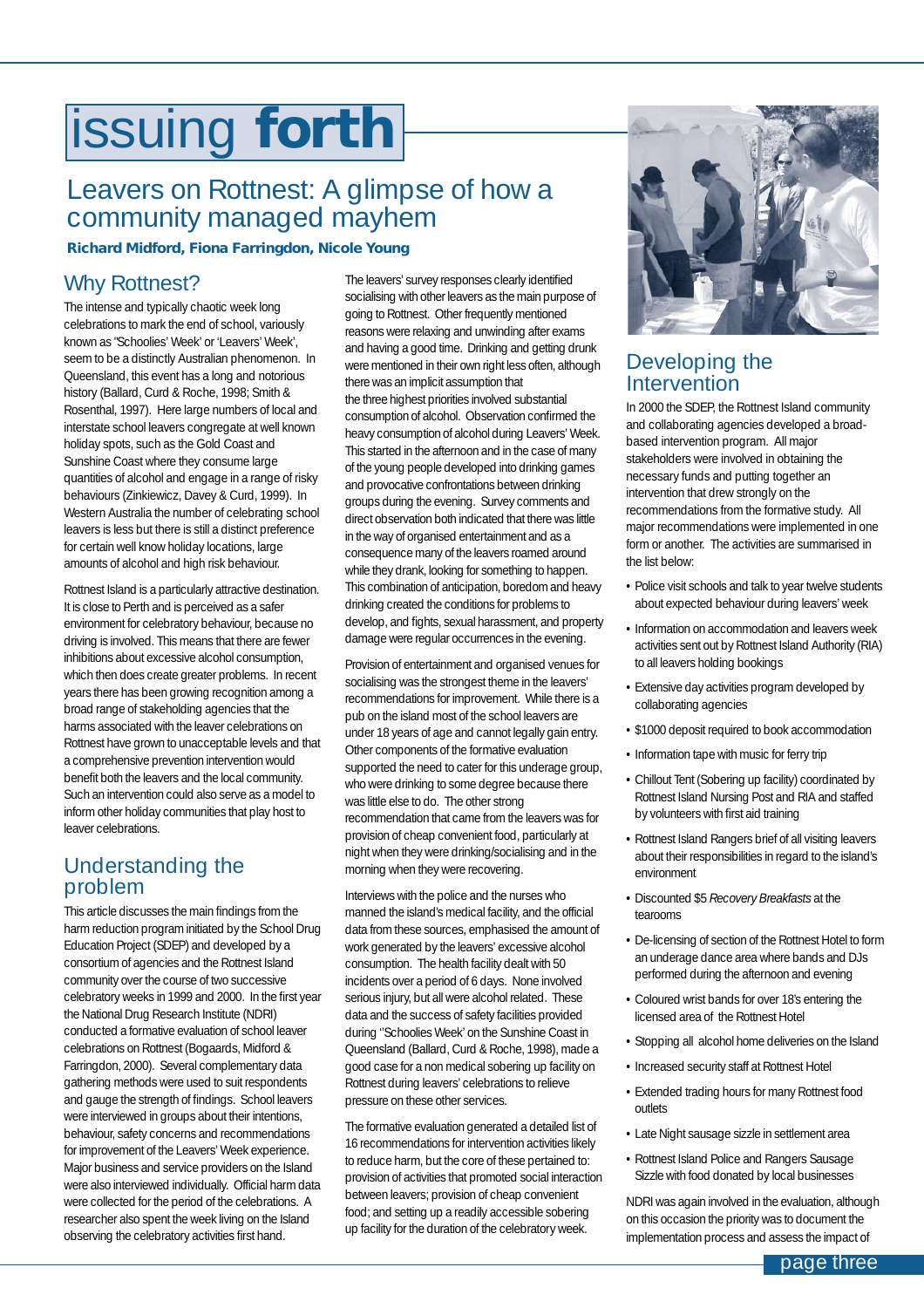# centre lines

the intervention on the school leavers and the Rottnest community. As in the previous year, the 2000 evaluation comprised the same range of complementary data gathering methods.

### What did the intervention achieve?

The leavers' expectations about the end of school celebrations on Rottnest were much the same as in 1999; to socialise, have fun, relax and unwind after a hectic exam period and to celebrate the milestone of school graduation. Although the intention to drink to excess was expressed by both males and females, alcohol consumption featured far less frequently in the 2000 responses than in 1999. This may be an indication that intervention strategies in 2000 were successful in deemphasising alcohol as a key component in the celebration process. In addition when asked generally about their previous nights' activities far fewer leavers in 2000 indicated they consumed alcohol or spent the night just walking around than did their 1999 predecessors. Again this suggests that the intervention activities were engaging and may have offered ways of socialising and celebrating that did not involve excessive drinking. This is further supported by responses identifying the best part of the night. In both years a similar number of leavers identified socialising, but in 2000 far fewer identified drinking. Perhaps most notably, none of the 2000 respondents reported that they were bored during the evening. This marked a substantial change from 1999 and again supports the success of the intervention in engaging the leavers.

As was the case in 1999 the harm reduction strategies articulated by the 2000 leavers were generally not well considered, with both sexes relying almost solely on their friends to afford them protection. However, in 2000 leavers appeared to experience less violence and sexual harassment. It is not clear why this occurred, although the combination of preparatory police visits to schools, their pro-active approach on the island and the high profile intervention activities may have better prepared leavers and given them a greater sense that their behaviour was being monitored. In addition, less emphasis on celebration requiring excessive alcohol use may have been a contributory factor.

Leavers were generally appreciative of the efforts made as part of the 2000 intervention program. Even most criticisms and suggestions for improvement were well considered and constructive. The de-licensing of part of the Rottnest Hotel and provision of bands was not as well received as had been hoped, with both stakeholders and leavers suggesting it was a good idea but needed modification. As one leaver stated:

*I went to the pub and watched a band from the licensed area. It was quite good actually.* 

*I think it was a good idea. I'm not sure about the underage part though – being segregated you felt a bit stupid – they called it a crèche* 

Food initiatives were very well received with the sausage sizzle being appreciated as a low cost option for eating while drinking in the evening. Eating while drinking would have reduced effects of alcohol, but the process of providing the food may have been more potent again. There was a lot of evidence to suggest that the sausage sizzles conducted by the police did much to foster a spirit of respect and cooperation between the leavers and authorities on the Island. The recovery breakfasts were also very well patronised and commented on in a positive manner.

The Chill Out Tent was regarded as the highlight of the intervention by leavers, stakeholders and the field researcher. Only positive comments were recorded about it. Leavers felt comfortable about using the facility; the volunteers who staffed it were consistently patient and compassionate and the nurse's station was relieved of the burden of dealing with numerous minor alcohol related problems. The importance of this facility in terms of reducing potential harms can not be overstated. It offered a friendly, supervised place to gather. Staff provided informal advice on a range of alcohol, drug and safe sex matters. A large number of heavily intoxicated leavers were monitored while they sobered up, where in other circumstances they may been left by themselves. As one stakeholder commented:

*"I did expect the hotel to be better but the Chill Out Tent exceeded all expectations."*

Other components of the intervention such as the beach activities, police visits, rangers' talks, competitions, advertising and promotions contributed to reducing boredom and providing activity other than drinking. Most young people were appreciative of the efforts made, but even those who were critical were still clearly aware of the work undertaken. The very act of providing extra activities meant there was greater interaction with the leavers and more opportunities to influence their behaviour

Many stakeholders had high expectations of the intervention and felt disappointed that the considerable community effort had not produced better results. However, when questioned specifically on what had occurred and how the 2000 celebrations compared with previous years their responses consistently indicated that the leavers' behaviour was at least no worse and in many cases better than in previous years. The consistent theme in the stakeholder responses was that proceedings were better managed because of community collaboration. The process of preparation and collaboration seemed empowering and gave the local stakeholders a great sense of control. In turn this seemed to foster a greater degree of tolerance and an emphasis on mutual obligation as a way of reducing excessive behaviour and making the week an enjoyable and safe celebration.

### What was learned

The Rottnest Leavers intervention seemed to work at two levels. Component strategies such as the Chill Out Tent and provision of cheap convenient food at critical times worked in a targeted manner to reduce particular alcohol related harms associate with the leaver celebrations. These strategies were developed using conventional Action Research processes and their impact was relatively easy to identify (Wadsworth, 1991). However, the overall impact of the intervention seemed to be greater than the sum of each individual component. Here the process of developing and implementing the intervention seemed to be the added factor. Involving stakeholders in the development process was important because it gave them a sense that the leaver celebrations could be managed rather than simply endured. Getting disparate groups involved in the planning meant that a range of concerns were catered for and a variety of skills were contributed. Additionally, the joint process meant that each stakeholder was in a better position to appreciate and contribute to the overall program goal of reducing harm.

This collaborative approach did produce a well rounded multi-faceted intervention. Some components worked better than others, but here again the process of trying to make the celebrations safer and more enjoyable was a powerful factor in achieving these aims. Providing services meant that the school leavers were seen as more worthy and in return the leavers got a sense that the community were concerned about them. The act of conducting the intervention seemed to build a relationship between the leavers and the Rottnest community, which acted to curb excesses. This in some ways was the most important lesson learned from the intervention and something that would be important to replicate in other interventions in other communities dealing with the same issues. Communities are likely to make mistakes in their initial efforts and need to be realistic as to the improvements than can be achieved in one year. Programs can always be refined with experience. However, a development and implementation process that involves all relevant stakeholders, including young people will generate a sense of reciprocal regard and mutual obligation and is the best foundation for a relevant ongoing program.**cl**

## References

**Ballard, R., Curd, D. and Roche, A.** (1998) The Meaning, Madness and Magic of Schoolies Festival. Paper presented at the APSAD National Conference, Sydney, 9-11 Nov. 1998.

**Bogaards, T., Midford, R. and Farringdon, F.** (2000) *School Leaver's Celebrations on Rottnest Island: Formative Evaluation Report.* Perth: National Drug Research Institute, Curtin University of Technology, Perth, WA.

**Smith, A. M. A. and Rosenthal, D.** (1997) Sex, alcohol and drugs? Young peoples experience of Schoolies Week. *Australian and New Zealand Journal of Public Health,* 21: 175-85.

**Wadsworth, Y.** (1991) *Everyday Evaluation On The Run,* Melbourne: Action Research Issues Association.

**Zinkiewicz, L., Davey, J. and Curd, D.** (1999) Sin beyond Surfers? Young people's risky behaviour during Schoolies Week in three Queensland regions. *Drug and Alcohol Review,* 18: 279-85.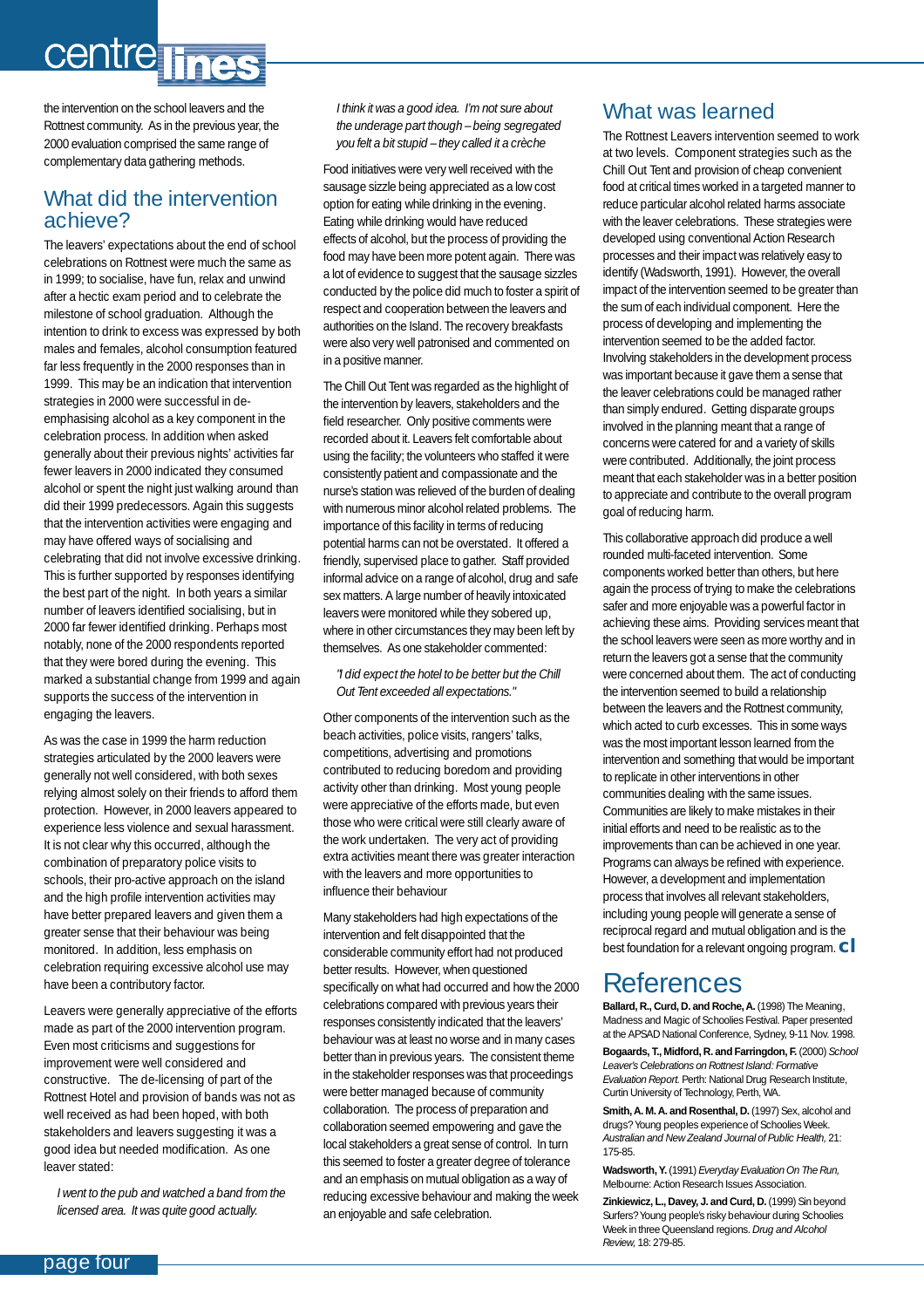# <span id="page-4-0"></span>project **notes**

### Carnarvon Health and Men Project (CHAMP)

#### *Martin Cooper & Richard Midford*

The Carnarvon Health and Men Project is funded by Healthway and the Gascoyne Public Health Unit and will address the following issues related to men's health:

- Shorter life expectancy for men; with its corollary, higher mortality rates in specific age groups, and for specific disease conditions.
- Higher rates of injury (notably occupational injury and motor vehicle injury) among men.
- Higher rates of alcohol abuse and suicide among men.
- Higher rates of certain disease conditions among men, such as heart disease and HIV infection.
- Different patterns of use of health services, including a lower use of primary health care by men.

There is a growing understanding that the variance between male and female health statistics is not just the result of biological differences. Hence, the project will investigate how men understand their masculinity within the culture of the Gascoyne region. This will be done particularly in relation to historically established community social norms and the regions implicit conceptualisation of masculinity. It is intended that this understanding will lead to locally relevant initiatives that focus on developing strategies and providing skills that enable men to more effectively manage their health. The framework for these initiatives will be that of a gendered approach. That is, an approach that acknowledges the interactive nature of gender and does not contribute to an unhelpful polarisation of masculinity and femininity.

In keeping with the local nature of the project, it will involve the collaboration of a number of community-based and other organisations. Initially these will include the Gascoyne Public Health Unit, Mental Health and Drugs Policy Branch, COMPARI Drug Service Team, National Drug Research Institute, Gascoyne Development Commission, and General Practitioners. Importantly, effective cooperation between research professionals and community-based health promotion professionals will be utilised in the design, execution, and dissemination of the research.

CHAMP is due to begin its interventions in the last quarter of 2001 and run as a one year pilot prior to application for continuing funding.

### School Health and Alcohol Harm Reduction Project (SHAHRP) 2000

#### *Nyanda McBride & Fiona Farringdon*

Australian prevalence studies indicate that a rapid increase in alcohol use occurs between the ages of 13 to 14 years and again at the age of 16. Given that young people are likely to drink at hazardous or high risk levels, and that the harms experienced by young people are relatively high, there are strong arguments for incorporating well planned alcohol programs into the school curriculum. Currently the majority of alcohol education resources are designed for lower secondary school students. Resources available for upper secondary students tend to be one-off, short duration videos that have limited basis in research evidence or input from the target audience. SHAHRP 2000 aims to develop an evidencebased, student-focused, alcohol harm minimisation education program for senior secondary school that will provide students with skills to minimise potential alcohol-related harms which they identify as commonly encountered or of particular relevance. Given the target age group, potential harms may include issues related to drink driving, getting home safely from parties and drinking in public places such as nightclubs and pubs. The study has undertaken formative development of a curriculum package for senior secondary school students that has a sound basis in behaviour change theory, evidence of change, and is considered relevant by the student population it is designed to influence. Twelve focus groups were conducted with 17 year old students. These focus groups provided invaluable information about young people's alcohol use experiences, alcoholrelated harms that are of particular concern to young people, harm reduction strategies used by young people and educational approaches likely to be effective with young people. These insights were incorporated into the development of the curriculum, ensuring it has a basis in situations experienced by young people. The intervention will then be implemented with students. Baseline and subsequent measures will assess knowledge, attitude, patterns of use, context of use, harms experienced through own use and harms experienced through others use of alcohol.

This study builds upon the earlier School Health and Alcohol Harm Reduction Project conducted over a four year period (1996-2001) which achieved knowledge, attitude and behaviour change in the intervention group. In addition to the development of a well considered alcohol intervention for upper secondary school students, SHAHRP 2000 will extend the pre-existing study for a further two years thereby providing valuable longitudinal intervention research data about young Australians alcohol-related experiences. SHAHRP 2000 is funded by Healthway.

### Monitoring of alcoholrelated violence and crime in NSW

#### *Neil Donnelly & Suzanne Briscoe of the NSW Bureau of Crime Statistics and Research, NSW Health Department & Tim Stockwell of NDRI*

This collaborative venture represents a commitment to a 3 year program of research to establish policy relevant, monitoring and evaluation procedures with particular reference to alcohol violence and other crime.

The expertise developed by working on the Measurement of Alcohol Problems for Policy project, the WA Liquor Licensing Demonstration project and the National Alcohol Indicators project will be made available to the NSW Bureau of Crime Statistics and Research (BOCSAR), with a focus on local and regional areas of NSW. A preliminary stage will involve the identification and collection of appropriate data sets following the model used in Western Australia and Victoria which provides local data on serious alcohol-related violence and crime. Reports will be prepared on these but the underlying objective will be to develop and define indicators to be applied in the NSW context for the evaluation of policy initiatives such as the enforcement of licensing laws, changes in trading hours, the introduction of Accords and so on.

The first joint publication of NDRI and BOCSAR has been released documenting time-and-place aspects of alcohol-related crime in NSW. Additional funding has been obtained from the Drug Programs Bureau, NSW Health to conduct a study investigating repeat offending and enforcement issues in licensed premises. One component of this study, which involves as analysis of the frequency of assaults on individual licensed premises in inner urban areas of NSW has been completed. A report detailing the findings of this analysis is currently being prepared by Suzanne Briscoe and Neil Donnelly and will be publicly released at a later date as the second in the Alcohol Studies Bulletin series. **cl**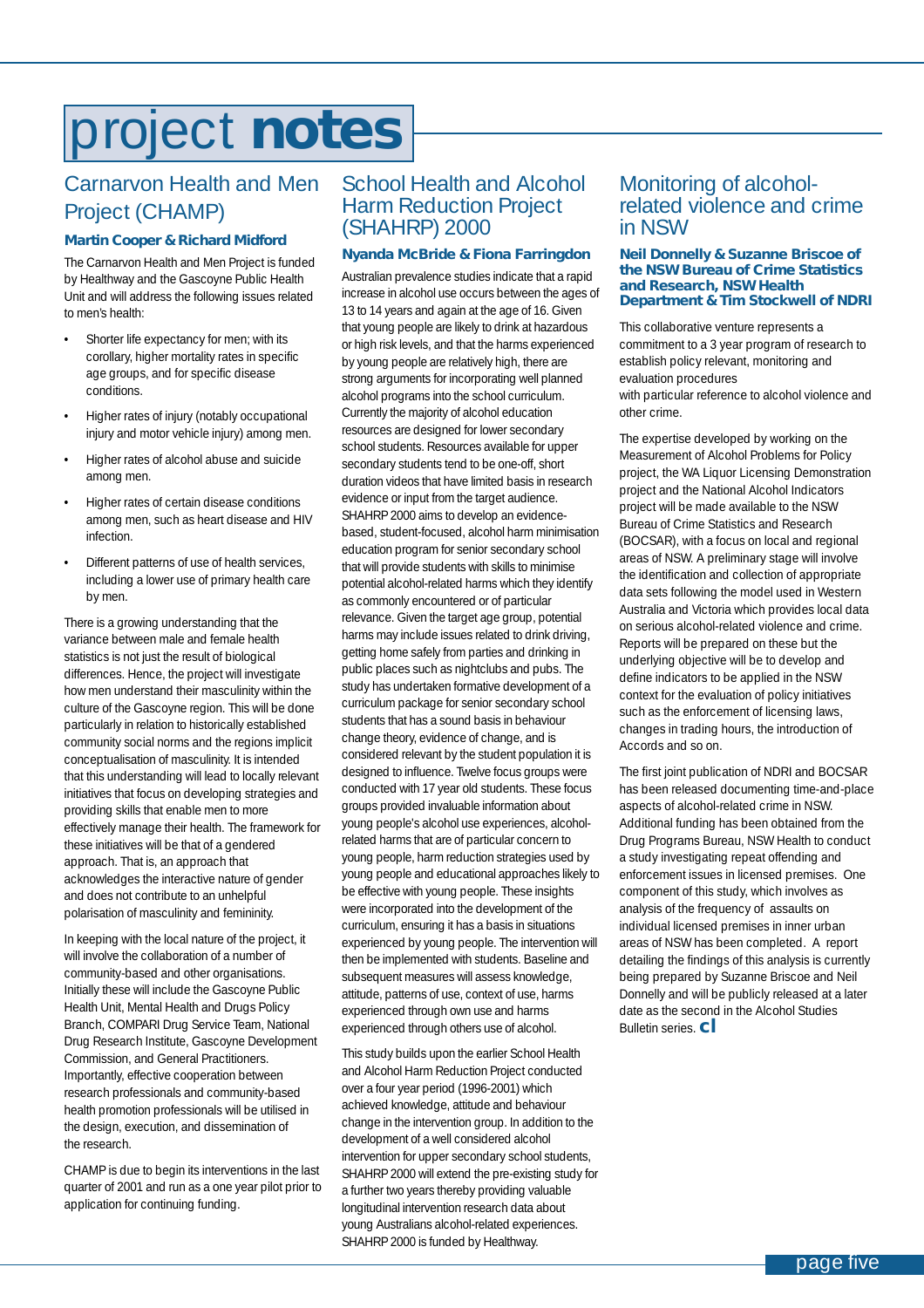# <span id="page-5-0"></span>centre lines ab**stracts**

### 'Zero tolerance' and drug education in Australian schools.

*Drug and Alcohol Review, 20,* (1), pp. 105-109.

### *Munro, G. and Midford, R.*

For a decade in Australia, drug education in schools has been shaped by the approach of harm minimisation adopted by state and national governments alike. Harm minimisation has been accepted broadly by drug educators, and has encouraged schools to deepen their commitment to drug education, allowed them to communicate honestly with students, and to respond to instances of drug use in a less confrontational and more caring manner. Despite these advances, the notion of 'zero tolerance' within schools has been promoted recently by protagonists in the formulation of drug policy and it is mentioned in the recently published national school drug education policy. This article suggests that the adoption of a zero tolerance policy will end the consensus among drug educators, reduce the efficacy of drug education, lead to more punitive treatment of youthful drug experimenters, while doing nothing to reduce drug use. It concludes the existing policy of harm minimisation offers schools more scope to address drug issues in a constructive manner than does zero tolerance, which in practice may inflate the harmful effects on young people of drug use.

### Drug use, intoxication and offence type in two groups of alleged offenders in Perth.

*Australian and New Zealand Journal of Criminology,* 2001, *34,* (1), pp. 91-104.

#### *Loxley, W.*

The study consisted of two cross-sectional surveys, conducted with a) community based juveniles and adults under suspicion of having committed an offence  $(n = 90)$  and b) adults remanded in custody in Perth prisons  $(n = 76)$ . The focus of this paper is on describing the drug use and criminal histories of respondents as a context for examining their use of drugs in the period immediately preceding an alleged offence, and the relationships between drug use preceding the offence, and offence type.

There were high rates of use of most drug classes in both study groups and most

respondents could be characterised as polydrug users. Community respondents reported that they had an average of 14 convictions and remand respondents an average of 33.5 convictions. In both study groups the majority of reported offences were breaking and entering, or burglary.

Almost all respondents reported that they had been using at least one drug in the 48 hours before the most recent alleged offence(s) took place. Between half and two thirds considered themselves to have been intoxicated before the offence(s), and almost one in three stated that they had been in withdrawal in the 6 hours before the alleged offence(s). The relationship between use of specific drug classes, intoxication and withdrawal in the six hours before the most recent alleged offence and the nature of those offences was assessed with bivariate analyses. It was found that the majority of such relationships were between heroin and property offences.

The results are discussed in terms of the representativeness of the study groups, and the need for replication with larger and more representative samples is emphasised.

### Supply and demand for alcohol in Australia: relationships between industry structures, regulation and the marketplace.

*International Journal of Drug Policy,* 2001, *12,* (2), pp. 139-152.

#### *Stockwell, T.R. and Crosbie, D.*

Aspects of alcohol supply and demand relationships are examined in relation to the two main beverage varieties in Australia: wine and beer. It is argued that this case study illustrates how the 'supply side' is able to create and protect demand for alcohol through both taking advantage of and influencing government regulation of the market for alcohol. In relation to low alcohol beer the impact on public health and safety has been extremely positive. In relation to the creation of cask wine in the late 1960s there have been demonstrably deleterious effects. Preferential taxation arrangements for the Australian wine industry have dramatically increased both exports and home consumption. One unintended consequence has been the creation of a major new market for cheap bulk wines that have had a devastating public health

impact, particularly on Aboriginal communities, and also the invention of 'alco-pops'. Two-thirds of all table wine consumed in Australia now comes in a cask and 90% of this product is manufactured by three multi-national companies that wield enormous power and political influence to maintain the status quo. The Australian beer industry is well known internationally for its export of 'full strength' (around 5% by volume) beers. What is less well known is its commercial success in the development of low and mid-strength varieties for home consumption. In some States these now comprise 40% by volume of the beer market. This development can largely be attributed to State taxation arrangements, to drink-driving law enforcement, marketing strategies and to a decade of intense competition between several major brewers. Issues for future research to address regarding alcohol policy, supply and demand will be suggested.

### The public health and safety benefits of the Northern Territory's Living With Alcohol program.

*Drug and Alcohol Review,* 2001, *20,* pp. 169-182.

#### *Stockwell, T.R., Chikritzhs, T., Hendrie, D., Fordham, R., Ying, F., Phillips, M., Cronin, J. and O'Reilly, B.*

An evaluation is presented of the estimated impact of a comprehensive population-based alcohol harm-reduction program in the Northern Territory and funded by a levy of 5 cents per standard drink which took effect from April 1992. The proceeds of the levy supported increased treatment, public education and other prevention activities. Towards the end of the study period (the first four years) other positive initiatives were introduced: the lowering of the legal limit for drivers to 0.05 mg/ml and a special levy on cask wine.

Indicators of alcohol-related harm were tracked from 1980 to June 30 1996 and developed from hospital, mortality and road crash data. In each case appropriate control data from the same source that was much less alcohol-related was employed to control for other possible confounding effects. Alcohol aetiologic fractions for major alcohol-related causes of death were estimated taking account of the level of high risk alcohol use in the Northern Territory. Multiple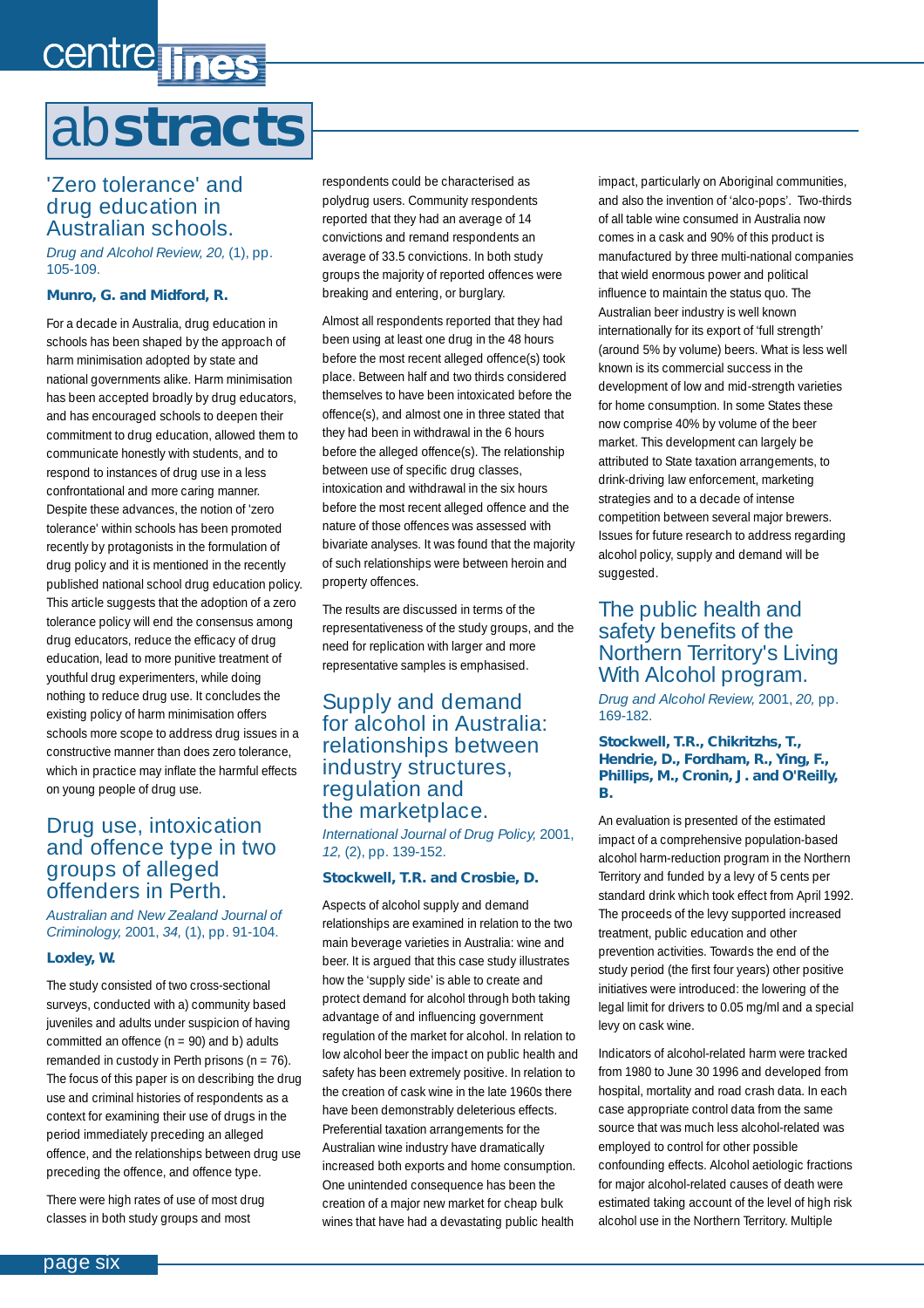<span id="page-6-0"></span>linear regression and time series analyses were employed to test for any effect coinciding with the introduction of LWA.

There were reductions in estimated alcohol caused deaths from acute conditions (road deaths 34.5%, other 23.4%) and in road crash injuries requiring hospital treatment (28.3%). In addition there were substantial reductions in per capita alcohol consumption and self-reported hazardous and harmful consumption via surveys. These reductions were evident immediately from the outset of the introduction of LWA and were largely sustained throughout the four years studied.

The data reported here suggest that significant health and safety benefits accrued to the people of the Northern Territory during the first four years of the Living With Alcohol program. This benefit is likely to be due to several factors: the effect of the levy on alcohol consumption, other factors depressing alcohol consumption and the effect of the LWA program itself. **cl**

# recent **publications**

**Bolleter, A. and Loxley, W.** (2001) *First Report on the Evaluation of the Community Partnerships Initiative.* National Drug Research Institute, Curtin University of Technology, Perth, WA.

**Briscoe, S. and Donnelly, N.** (2001) *Temporal and regional aspects of alcohol-related violence and disorder. Alcohol Studies Bulletin No 1.* NSW Bureau of Crime Statistics and Research and the National Drug Research Institute, Curtin University of Technology, Perth, WA.

**Canty, C., Acres, J., Loxley, W., Sutton, A., James, S., Lenton, S., Midford, R. and Boots, K.** (2001) *Evaluation of a community based drug law enforcement model for intersectoral harm reduction – final report.* Australasian Centre for Policing Research, 298 Payneham, SA 5070.

**Catalano, P., Chikritzhs, T., Stockwell, T.R., Webb, M., Rohlin, C. and Dietze, P.** (2001) *Trends in per capita alcohol consumption in Australia, 1990/91 - 1998/99. National Alcohol Indicators Project Bulletin No. 4.* National Drug Research Institute, Curtin University of

**Hargreaves, K. and Lenton, S.** (2001) *The Naloxone Feasibility Study.* National Drug Research Institute, Curtin University of

**Lenton, S.** (2001) *A new model of cannabis law for WA: A submission to the WA Community Drug Summit.* National Drug Research Institute, Curtin

**McBride, N., Farringdon, F., Midford, R. and Phillips, M.** (2001) *SHARHP final report to the Western Australian Health Promotion Foundation.* National Drug Research Institute, Perth, WA.

University of Technology, Perth, WA. **Makkai, T.** (2001) *Drug use amongst police detainees: Some comparative data. Trends and Issues in Crime and Criminal Justice, No. 191.* Australian Institute of Criminology, Canberra, ACT. **Makkai, T. and McGregor, K.** (2001) *Drug Use Monitoring in Australia: 2000 Annual Report on drug use among police detainees.* Research and Public Police Series, No. 37. Australian Institute of

Criminology, Canberra, ACT.

ISBN: 0624 474 125.

Technology, Perth, WA.

Technology, Perth, WA.

## Monographs and Technical Reports

**Midford, R.** (2001) *Prevention and early intervention strategies, including school, parent and public education and action in local communities.* Community Drug Summit Office, West Perth, WA.

#### **Stockwell, T.R., Heale, P., Chikritzhs, T. and**

**Catalano, P.** (2001) *Patterns of alcohol consumption in Australia. National Alcohol Indicators Project Technical Report No. 3.* National Drug Research Institute, Curtin University of Technology, Perth, WA. ISBN: 1 74067 0663.

## Published Articles, Chapters and Books

Boots, K. and Midford, R. (2001) Mass media marketing and advocacy to prevent harm. *In* Heather, N., Peters, T. and Stockwell, T.R. I*nternational Handbook of Alcohol Dependence and Problems.* John Wiley and Sons Ltd, UK. pp. 805-822. ISBN: 0-471-98375-6.

**Councillor, L.** (2001) Information at Your Fingertips: Indigenous Australian Alcohol and Other Drugs Database. *CARPA Newsletter,* (32). pp. 9.

#### **Heather, N., Peters, T. and Stockwell, T.R.**

(2001) *International Handbook on Alcohol Dependence and Problems.* John Wiley and Son Ltd, UK. ISBN: 0-471-98375-6.

Lenton, S. (2001) Injecting room trials in Australia. *il manifesto (Italy).*

Loxley, W. (2001) (Book Review) Social Networks, Drug Injectors' Lives, and HIV/AIDS. Samuel R. Friedman, Richard Curtis, Alan Neaigus, Benny Jose and Don C. Des Jarlais. *Culture, Health and Sexuality, 3,* (2), pp. 253-262.

Loxley, W. (2001) Drug use, intoxication and offence type in two groups of alleged offenders in Perth. *Australian and New Zealand Journal of Criminology, 34,* (1), pp. 91-104.

**Makkai, T. and McAllistar, I.** (2001) Prevalence of tattooing and body piercing in the Australian community. *Communicable Diseases Intelligence, 25,* pp. 2.

**Makkai, T. and McAllistar, I.** (2001) The prevalence and characteristics of injecting drug users in Australia. *Drug and Alcohol Review, 20,* pp. 29-36.

**Midford, R. and McBride, N.** (2001) Alcohol education in schools. *In* Heather, N., Peters, T. and Stockwell, T.R. I*nternational Handbook of Alcohol Dependence and Problems.* John Wiley and Sons Ltd, UK. pp. 785-804.

**Midford, R., Young, N. and Farringdon, F.** (2001) Leavers live: The evaluation perspective. *School Drug Education Project, 2,* (18), pp. 2.

**Munro, G. and Midford, R.** (2001) 'Zero tolerance' and drug education in Australian schools. *Drug and Alcohol Review, 20,* (1), pp. 105-109.

**Stockwell, T.R.** (2001) Overview of section IV: drinking patterns and types of alcohol problems. *In* Heather, N., Peters, T. and Stockwell, T.R. *International Handbook on Alcohol Dependence and Problems.* John Wiley and Sons Ltd, UK. pp. 376-378.

**Stockwell, T.R.** (2001) Overview of section VI: prevention of alcohol problems. *In* Heather, N., Peters, T. and Stockwell, T.R. *International Handbook of Dependence and Problems.* John Wiley and Sons Ltd, UK. pp. 680-684.

**Stockwell, T.R. and Crosbie, D. (2001) Supply** and demand for alcohol in Australia: relationships between industry structures, regulation and the marketplace. *International Journal of Drug Policy, 12,* (2), pp. 139-152.

**Stockwell, T.R. and Gruenewald, P. (2001)** Controls on the physical availability of alcohol. *In* Heather, N., Peters, T. and Stockwell, T.R. *International Handbook on Alcohol Dependence and Problems.* John Wiley and Sons Ltd, UK. pp. 699-720.

**Stockwell, T.R., Chikritzhs, T., Hendrie, D., Fordham, R., Ying, F., Phillips, M., Cronin, J.** and O'Reilly, B. (2001) The public health and safety benefits of the Northern Territory's Living With Alcohol program. *Drug and Alcohol Review, 20*, pp. 169-182.